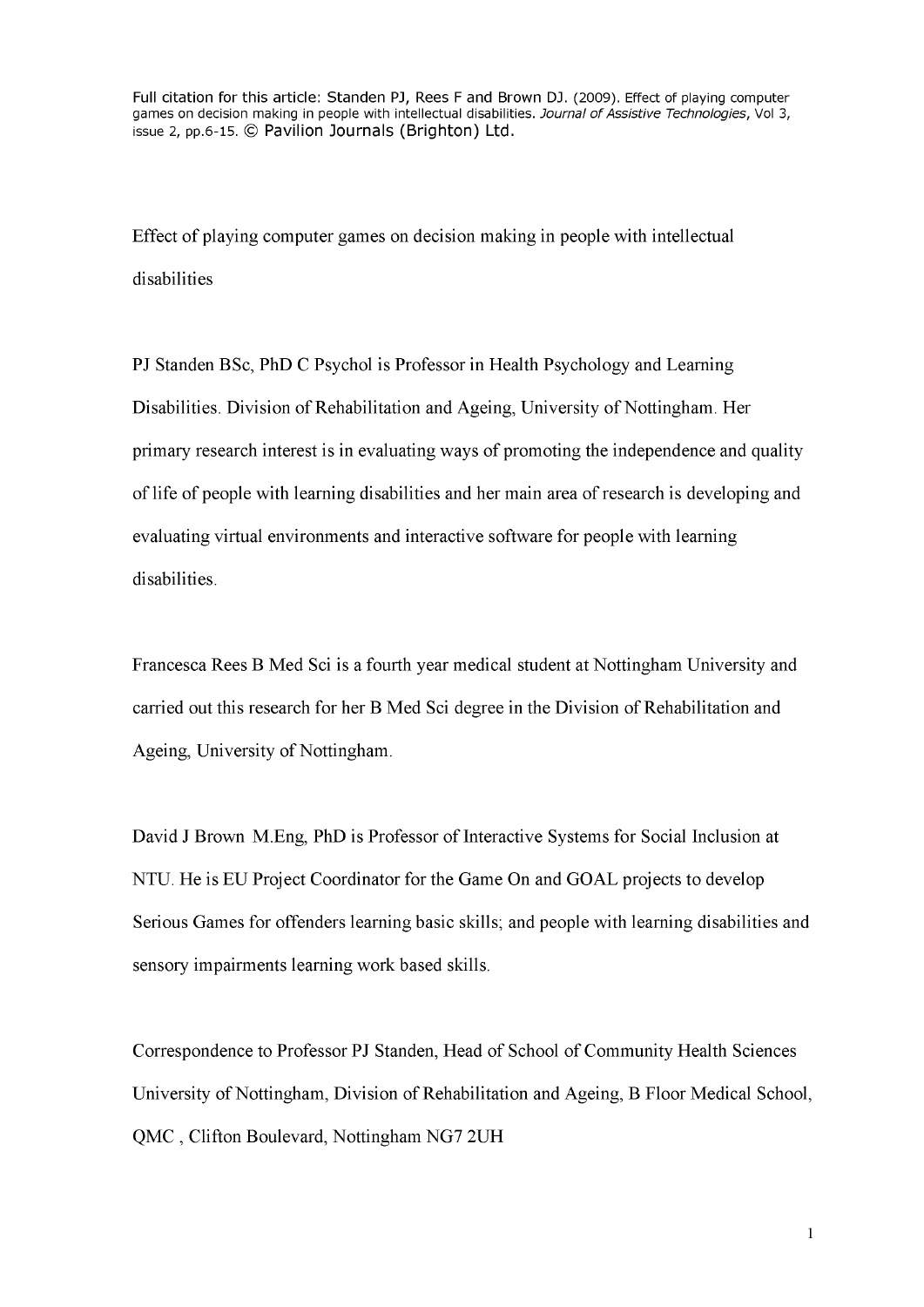p. standen@nottingham. ac. uk,

Effect of playing computer games on decision making in people with intellectual disabilities

## ABSTRACT

People with intellectual disabilities have difficulty making decisions and this may hinder their independence and inclusion in society. Interactive computer software may give them the opportunity to practice the underlying components of this skill. This study aimed to discover if repeated sessions playing a computer game involving aspects of decision making, such as collecting relevant information and controlling impulsivity, would improve performance in two non-computer based tests of decision making. 12 adults with intellectual disabilities were randomly assigned to either an intervention group or control group. They were all exposed to 10 twice weekly sessions, playing either the intervention game or the control game, which involved simple reaction time only. After repeated sessions, the intervention group showed a significant improvement in game score, with researcher assistance significantly decreasing. At follow up, the intervention group showed a significant decrease from baseline in the number of guesses made before guessing correctly on both of the decision making tests. The decrease observed in the control group failed to reach significance.

**Keywords:** Intellectual disabilities, computer games, cognition, decision making, control study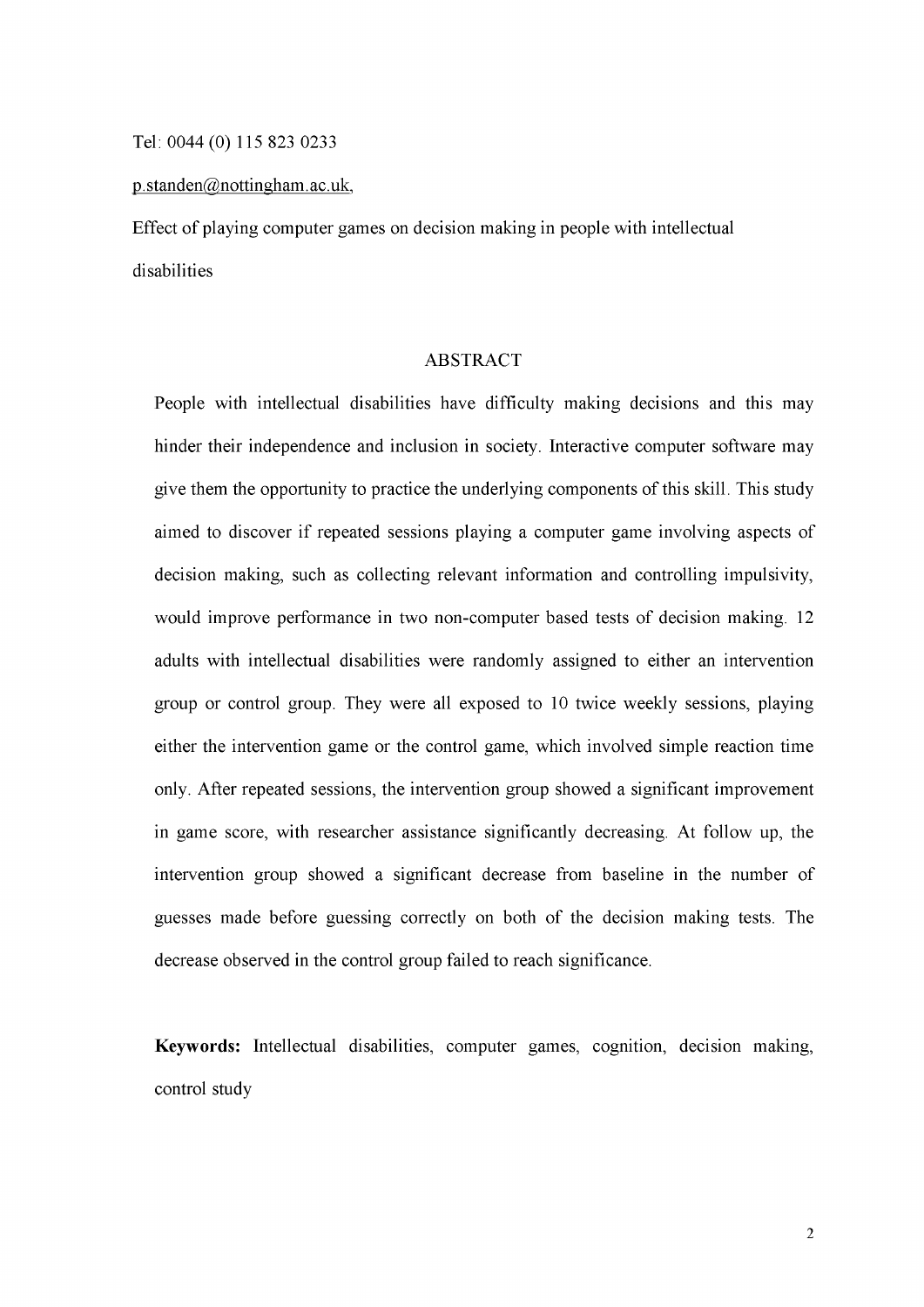#### INTRODUCTION

People with intellectual disabilities are one of the most vulnerable and socially excluded groups, facing daily issues of oppression and discrimination (Thomas & Woods, 2003). The majority of this group of people do not have jobs, live in their own homes or have any choice over important issues such as who cares for them or even day to day issues such as the food they eat. Due to this denial of choice and decision making, they often feel they have no control over their lives. The terms "choice" and "decision" making are used closely and interchangeably, however choice is described as "making an unforced selection of a preferred alternative from two or more options" (Stancliffe, 2001, page 92). This differs from decision making, which is acknowledged by Jenkinson and Nelms (1994) to involve more than just a simple expression of preference. They describe the process as "understanding an issue, identification and informed evaluation of options, communication of a decision and commitment to an action". Research indicates that people with intellectual disabilities have difficulty making choices and decisions (Jenkinson & Nelms, 1994). This study suggested that people with intellectual disabilities frequently fail to use a systematic decision-making process that requires them to search for all the relevant information and evaluate alternatives before making a decision. Instead they often simply draw upon a narrow range of solutions from past experiences and apply them to new situations.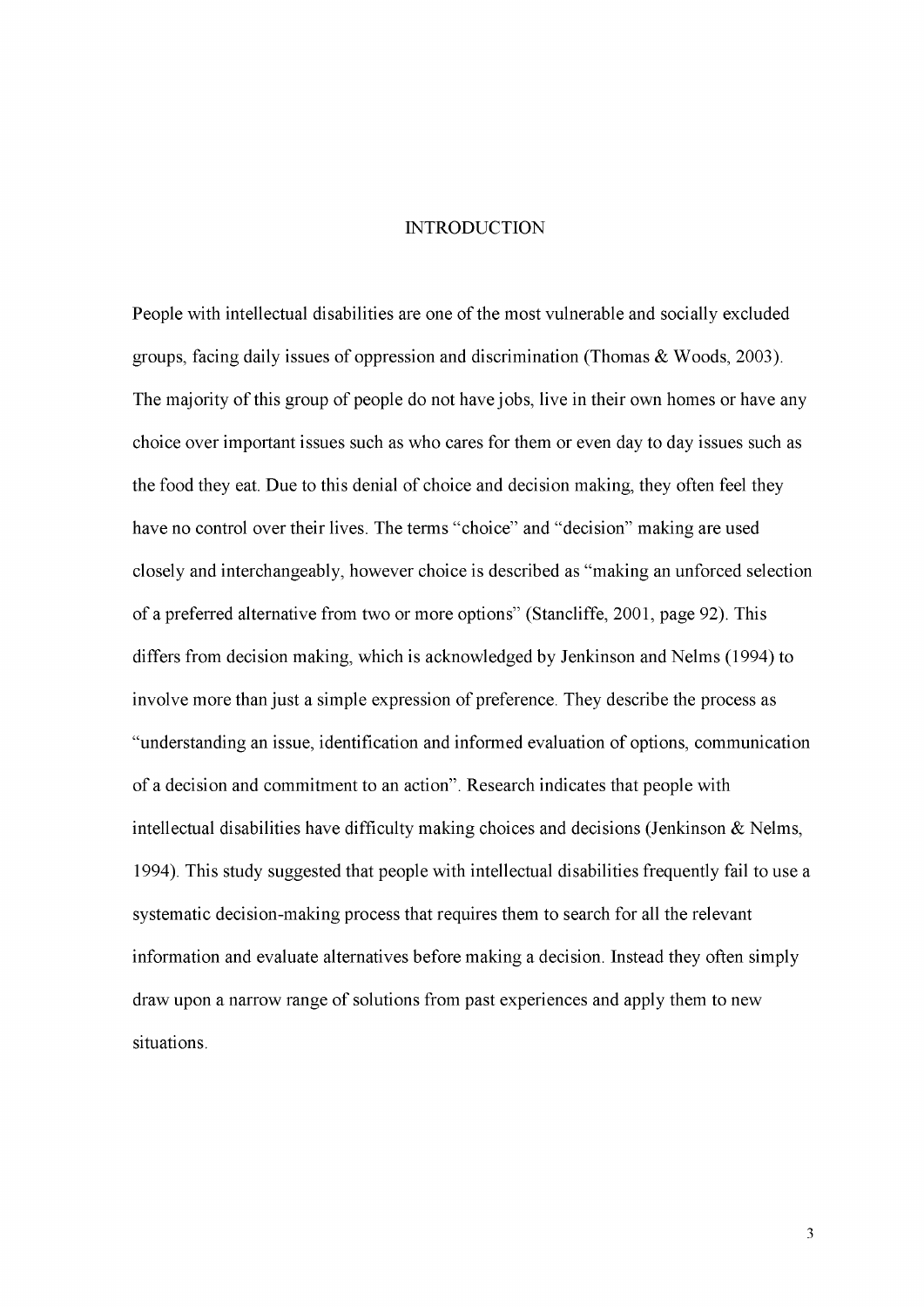There is some evidence that this is exacerbated by a constant denial of choice (Jenkinson  $\&$ Nelms, 1994; Cooper & Browder, 2001) due to poor resources, assumptions of incompetence and carers having time constraints or concerns about risks. Several studies (Kennedy and Haring, 1993; Kern et al, 1998; Parsons et al, 1998) have found that increasing choice opportunities has improved participation, engagement and behaviour during activities. Studies trying to encourage staff to offer more opportunities for choice and decision making have also been effective (Belfoire et al, 1994; Cooper and Browder, 2001). Could these opportunities be expanded through computer based practice of the component skills of decision making?

Recent research on the beneficial effects of playing action video games suggests that the skills practiced in these games transfer to other situations. Green and Bavelier (2003) found that playing action video games can give a person the ability to monitor more objects in their visual field and do so faster than a person who does not play such games. In their more recent study (Green & Bavelier, 2007) they found that the improvements observed could be explained not only by changes in strategy but also by changes in fundamental aspects of visual processing. In order to explore whether similar transfers might take place in people with intellectual disabilities, Standen et al (2006) assessed the effect of playing a switch controlled computer game with a time limit for responses on choice reaction time. They found a significant decrease in choice reaction time in the intervention group compared to the control group who, for the same amount of time, played a game with no time limit.

Choice reaction time is only one aspect of decision making and measuring decision making in people with intellectual disabilities is not straightforward. There are standardised tests

**4**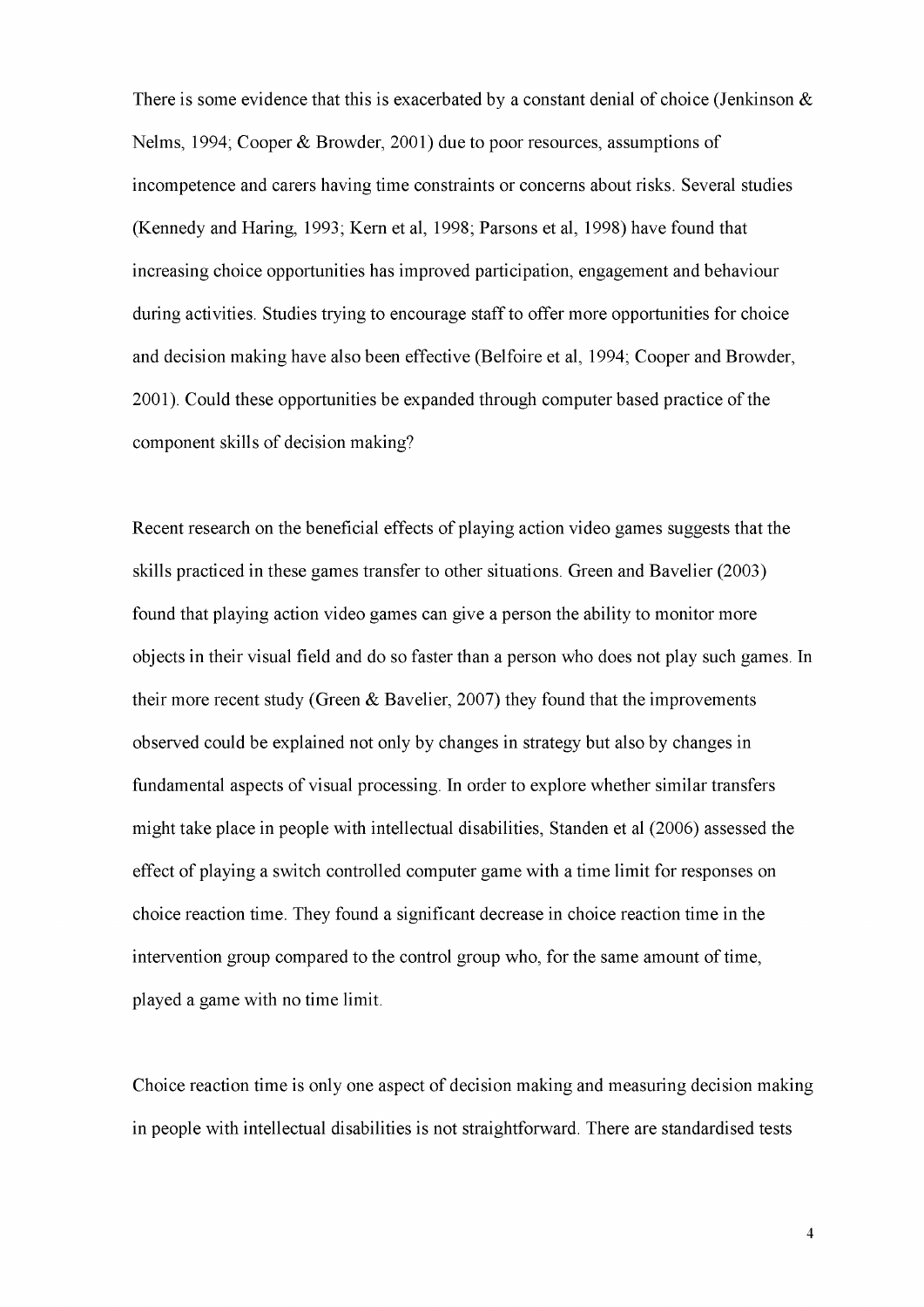for this purpose but they pose problems. The Cambridge Gambling Task (Rogers et al, 1999) which measures quality, speed and risk-adjustments of decisions, is designed for the non-disabled population and is too complex for people with intellectual disabilities. The Information Sampling Task (1ST) [\(www.cantab.com\)](http://www.cantab.com) measures the amount of information collected before a decision is made and impulsivity ie making a decision too early. It is simpler than the Gambling Task and does not rely on language. However, as it is computer based an improved outcome in people with intellectual disabilities could be just due to increased familiarity with computers. However, the two aspects of information collection and impulsivity drove the development of the outcome measures that were used for this study.

The current study aims to assess the effect on decision making of playing a computer game which involves making a decision based on visual information.

### **METHODS**

# *Design*

Baseline measures of decision making were compared with post intervention measures in an intervention group and a matched control group.

# *Participants*

12 adults with intellectual disabilities were recruited from a local day centre. Potential participants were nominated by specialist carers at the centre if they matched the following inclusion criteria:

- adequate visual ability to be able to view the screen.
- adequate motor ability to operate keys without assistance.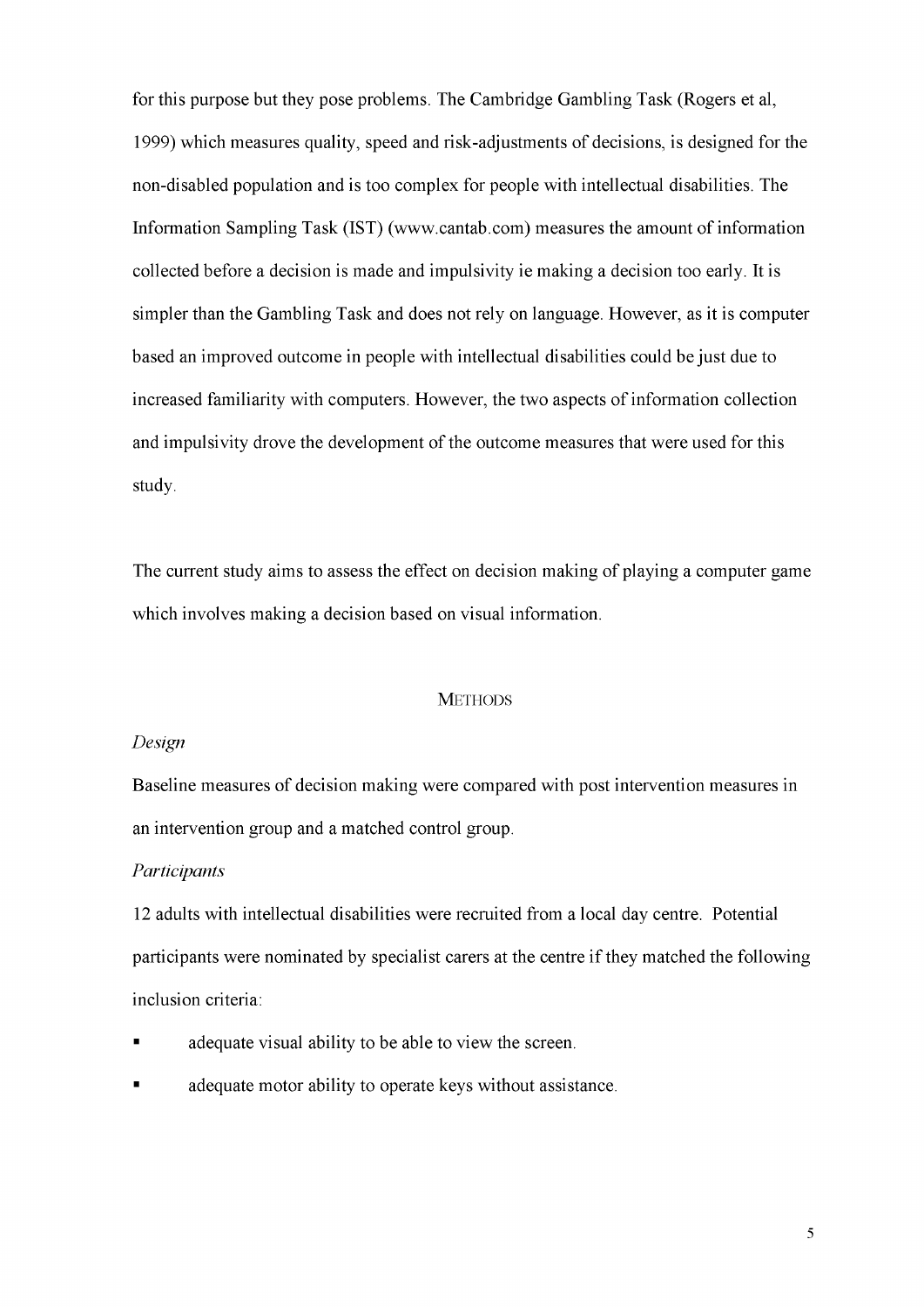Participants were grouped into pairs matched on age and ability as measured by the British Picture Vocabulary Test (BPVS, Dunn et al, 1997) and the members of each pair were randomly allocated to either the intervention or control group. Their characteristics are displayed in Table 1.

Table 1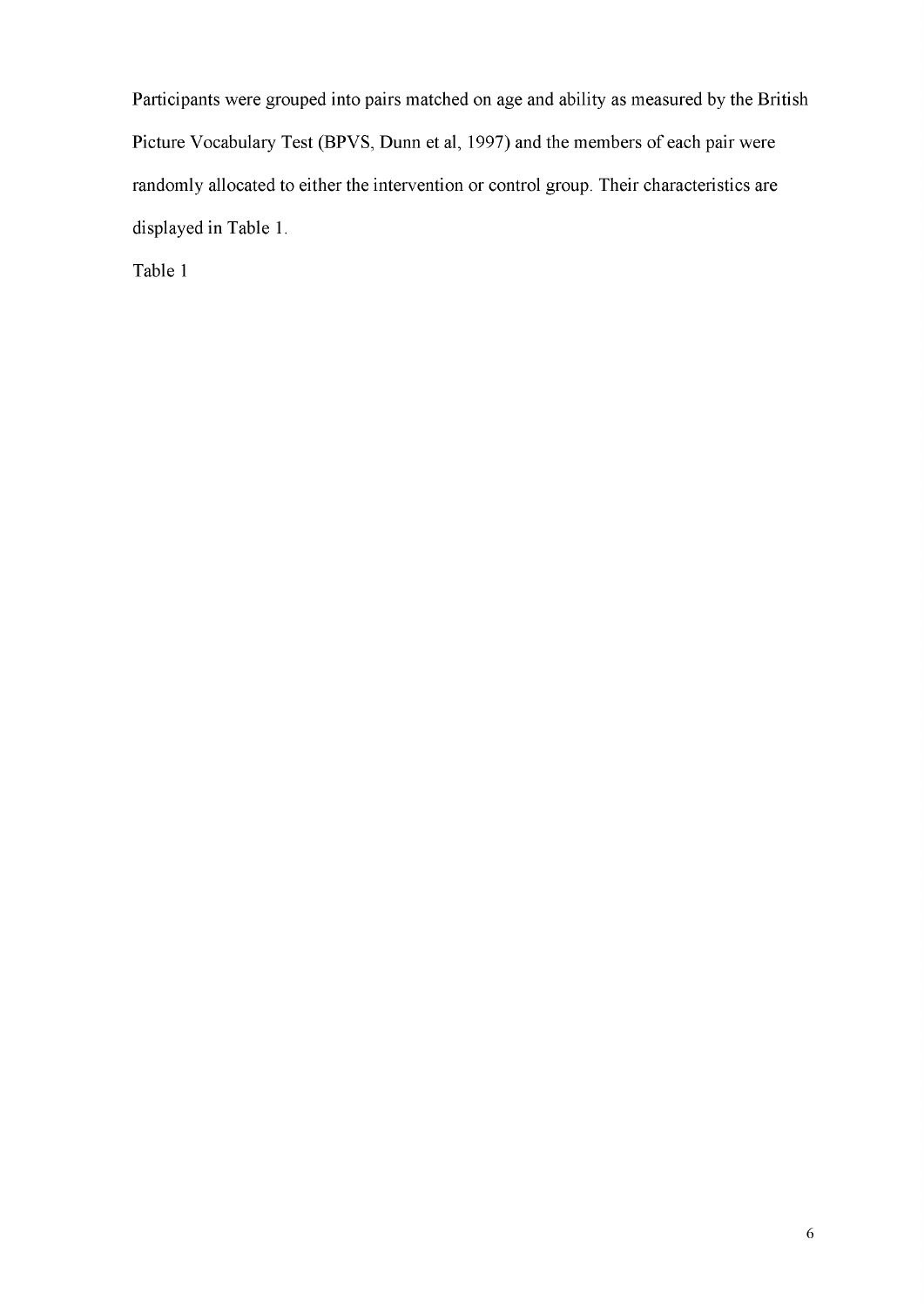### *Interventions*

*Intervention Task* Cheese Factory, based on Tetris, is a game written in Flash specifically for people with severe intellectual disabilities. It involves sections of various sizes (eg quarters) from whole rounds of cheese falling from the top of the screen. Cheese sections could be left to form a pile immediately below or using the arrow keys on the keyboard sent to fall either left or right. When a cheese section appears at the top of the screen, the player must decide which direction to move it so that the section falls on to the pile where there is an appropriate gap for it to form a whole cheese. The game has a number of levels based on the varying speed of appearance of the stimuli or shape of the stimuli and thus levels were available to accommodate more disabled players. The level participants played at and the scores they achieved in each session were recorded.

*Control Task* Running Man was also written in Flash and designed specifically for people with intellectual disabilities and success is dependent on speed of simple reaction time.. It involves a man jogging across the screen and encountering obstacles (e.g a rock) on his way to the finishing line. The player has to make the man jump over the obstacles by a single click of the space bar on the keyboard. If they fail to do this at the right time, the man crashes into the obstacle. The game could be made more challenging by increasing the speed that the man ran and increasing the number of obstacles. The level participants played at and the number of crashes in each session were recorded.

#### *Measures*

*Picture Guess Test* This test was designed on similar principles to the standardised Information Sampling Test (1ST) from CANTAB. The participant has to guess which of four pictures displayed in front of them is depicted on one placed face down in front of them. This is cut into 12 pieces like a jigsaw and in order to make a decision they can turn over as many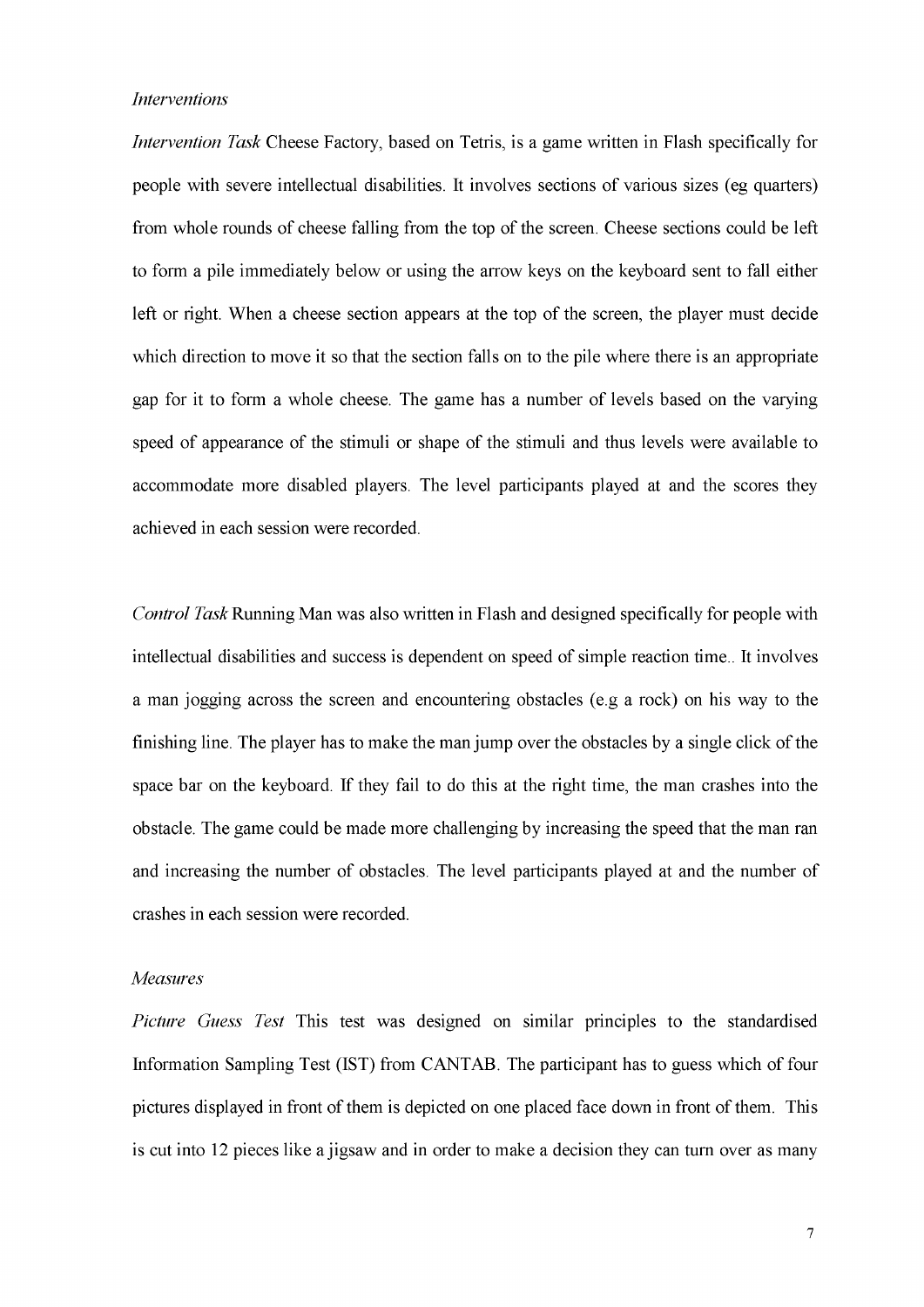pieces as possible before they make a guess. Outcome measures are the number of pieces turned over, number of guesses before a correct guess is made and time taken to guess correctly averaged over the four times the test was repeated.

*Picture Completion Test* This test was a simplified version of Raven's Matrices. The participant has to identify the missing segment from a display of six in order to complete a larger pattern presented in a  $3 \times 3$  grid. The larger pattern has two dimensions, such as a change in number horizontally and a change in colour vertically. The number of guesses they could make was limited to four, as there were only six possible segments to choose from, therefore once the participant has made four incorrect guesses, that test item was terminated. The test comprised two introductory items and then three sections, each focused on different dimensions that increased the difficulty of the tasks (eg colour and number; shape and number; shape and orientation), with three items in each section making 11 sheets in total. Outcome measures were the number of guesses made; time taken to make a correct guess and how many items they could complete.

In both tests participants could make their guesses verbally or by pointing.

*Performance on Intervention and Control Tasks* For both tasks level of difficulty at which participants were playing was recorded as well as scores obtained for the intervention group and crashes for the control group. To ensure any change in performance was not due to an increase in supervisor assistance all the sessions with both groups were videotaped and analysed for amount of supervisor assistance given using a method established in an earlier study (Standen et al, 2002).

### *Procedure*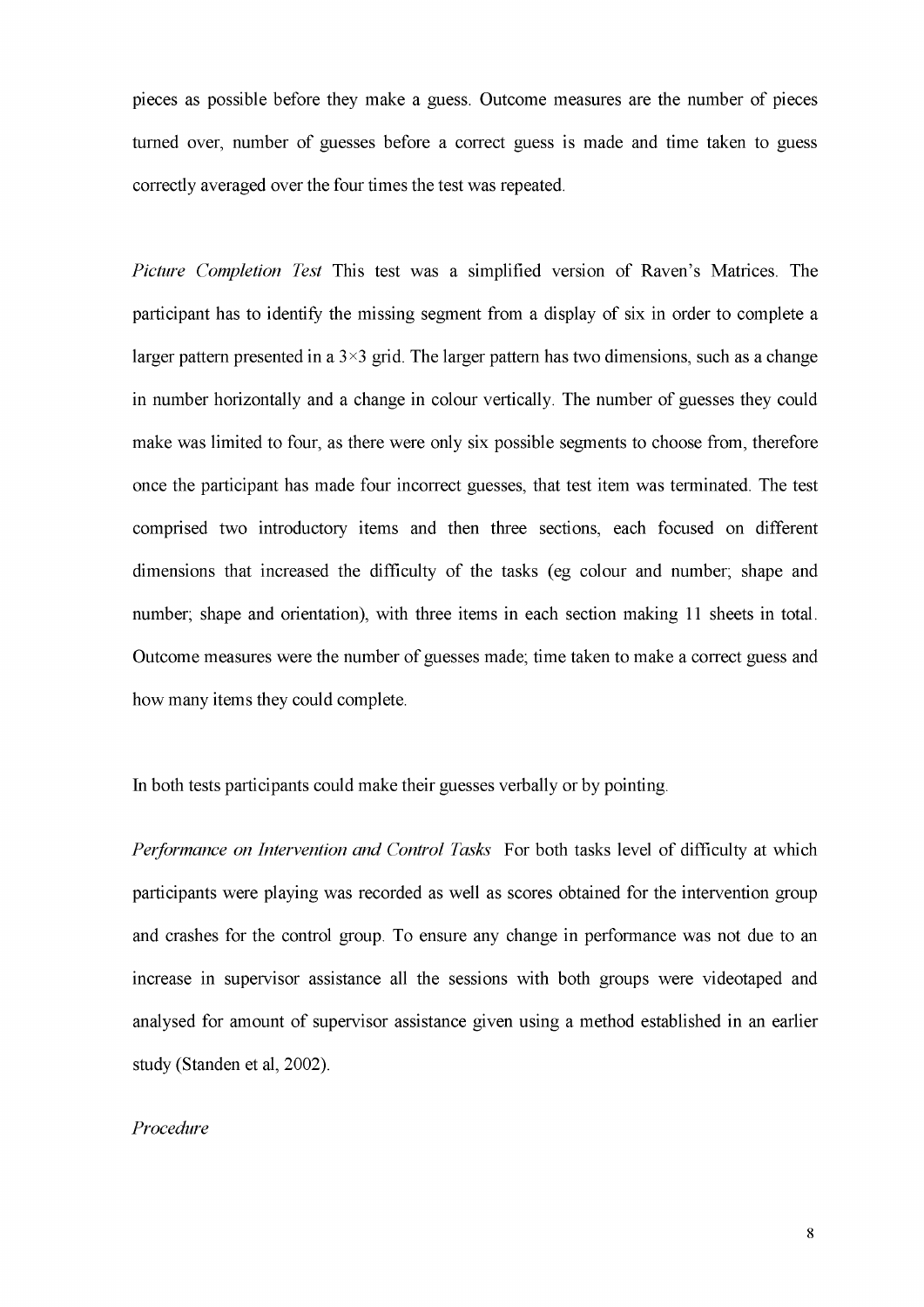After completing the BPVS, all participants were assessed at baseline on the two measures of decision making before being assigned to either the intervention or control group. Each participant was scheduled for 10, twice weekly sessions of 20 minutes over five weeks. The sessions were timed using a stopwatch and when 20 minutes had passed the session was terminated to ensure everyone had equal lengths of exposure to the games. One of the researchers (FR) sat alongside them to give assistance and encouragement. Five sessions were recorded on videotape, with the camera positioned to view both the participant and the researcher sitting next to them. After the tenth session all participants repeated the two outcome measures of decision making.

### *Analysis*

To minimise bias the tapes were scrambled so that the researcher (FR) was unaware of whether the session being analysed was earlier or later in the study. Repeat reliability was established on four randomly selected sessions. Video collected data were expressed as a percentage of session duration. Scores and crashes were adjusted for length of session. Statistical comparisons were made using t tests for data that met the requirements for parametric analysis and the Wilcoxon Signed Ranks Test for paired data that did not meet these requirements.

## **RESULTS**

*Did both groups improve their performance on the intervention tasks?*  For the Intervention Group there was a significant increase in scores achieved between the first and the tenth sessions ( $t = 3.01$ ,  $df = 5$ ,  $p < 0.03$ ) in spite of a steady increase in the level of difficulty at which they were playing the game (see Figure 1.)

Figure 1<sup>'</sup>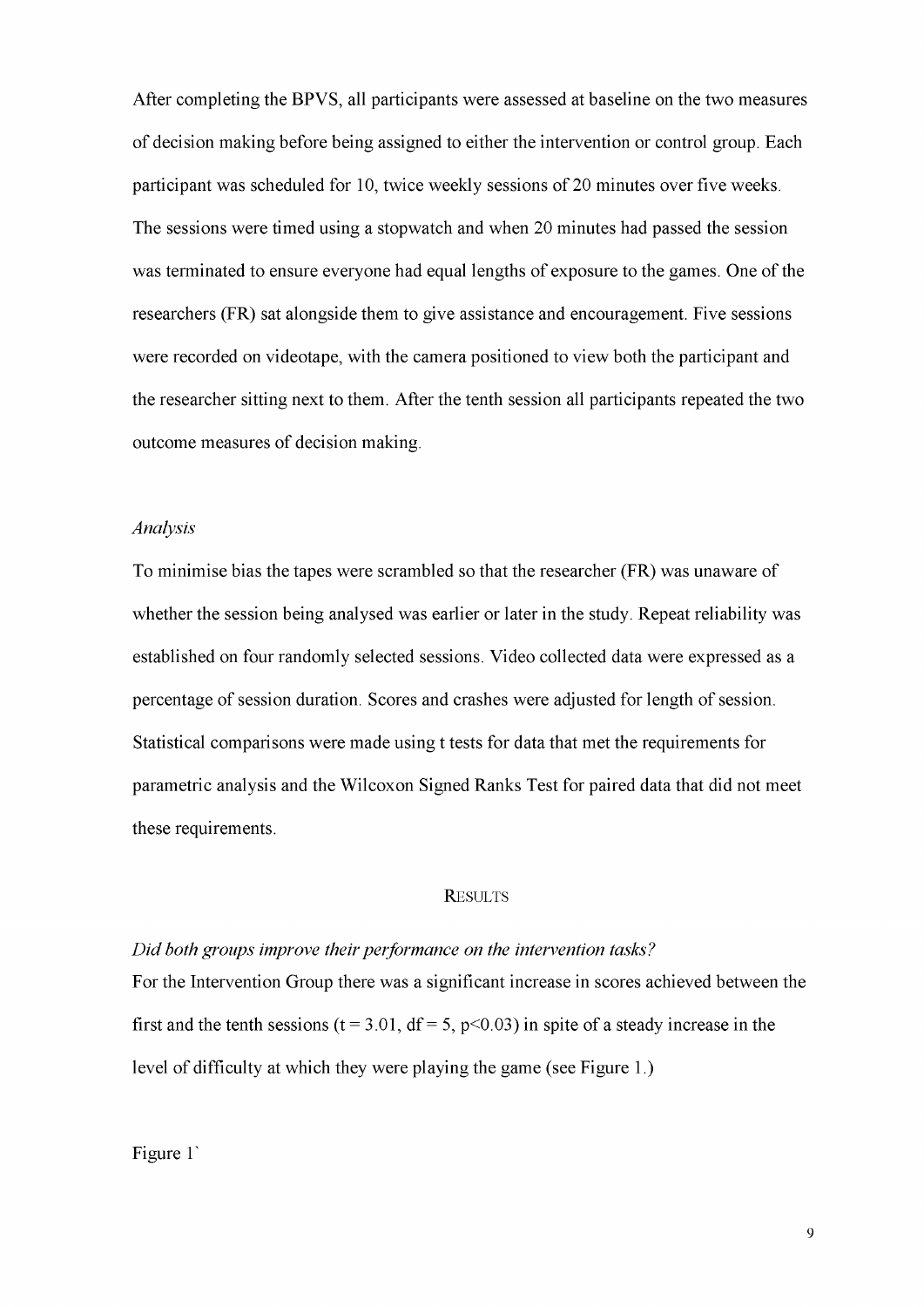This was not due to the amount of help they received from the researcher as this decreased over repeated sessions with a significant ( $t = 22.02$ ,  $df = 5$ ,  $p < 0.0001$ ) decrease in the percentage of time in which help was given between sessions one and ten (see Figure 2).

Figure 2

Similar results were found for the control group (see Figure 3).

Figure 3

The fall in the number of crashes from session one to session ten did not reach significance  $(Z = 1.16, P < 0.25)$  but there was a significant reduction in the percentage of session time in which help was received from sessions one to ten  $(t = 13.76, df = 5, p < 0.001)$  (see Figure 4).

Figure 4

*Is there a difference between the Intervention and Control Groups in change from baseline to post-intervention on the two tests of decision making?* 

For the Picture Guess Test both groups showed a reduction in the number of guesses before the correct guess from baseline to post intervention (see Table 2).

Table 2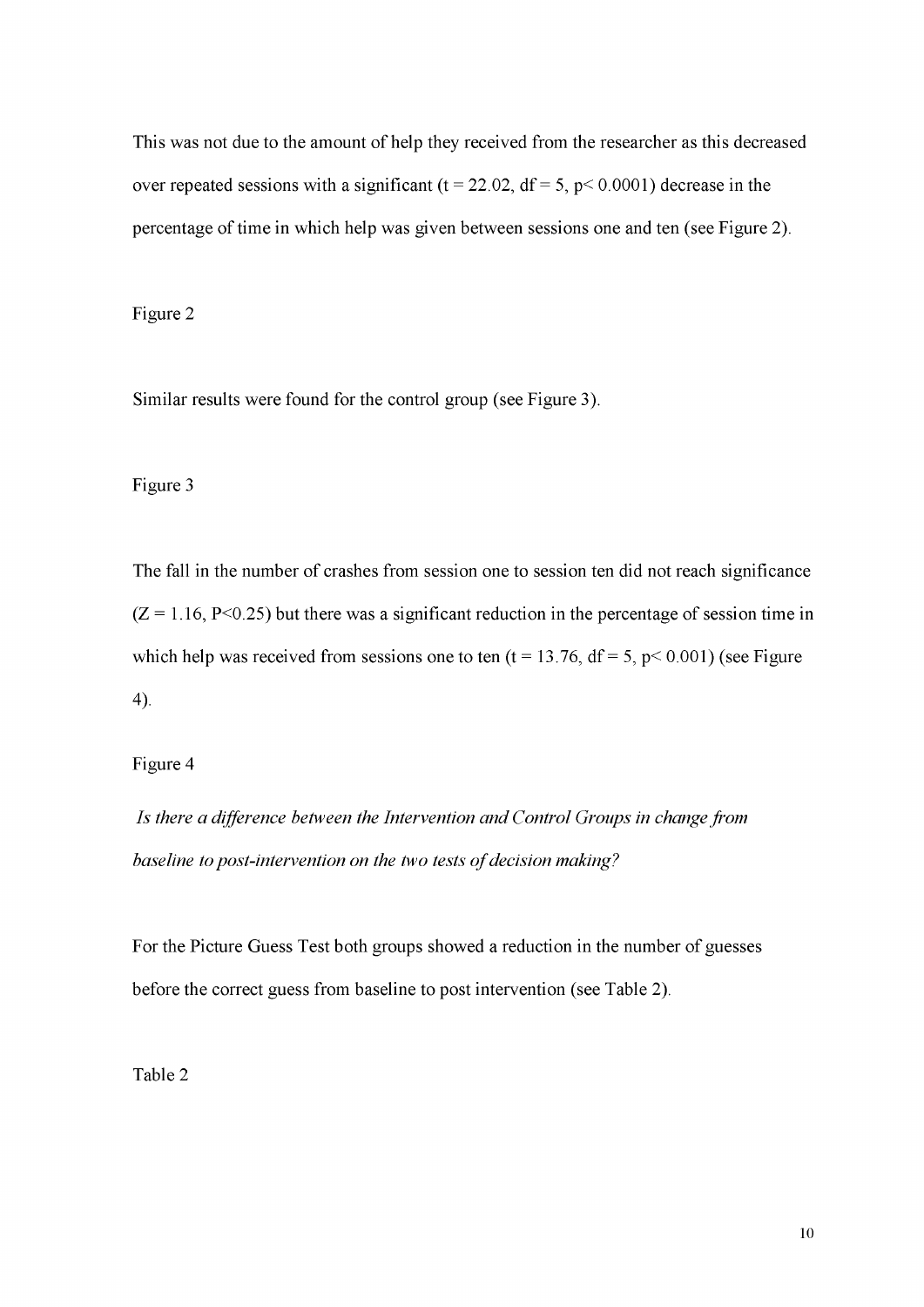However this reduction was only significant for the Intervention Group ( $Z = 2.21$ ,  $p \le$ 0.03). For the Intervention Group this was accompanied by an increase in the number of pieces turned over before a correct guess was made although this did not reach significance. None of the other changes in scores for either group were significant.

For the Picture Completion Test both Groups showed a reduction in the number of guesses before the correct guess from baseline to post intervention (see Table 3).

#### Table 3

However this reduction was only significant for the Intervention Group ( $t = 6.74$ ,  $df = 4$ , p<0.003). Although for both groups there was an increase in the number of sheets completed from baseline to post intervention, neither reached significance. None of the other changes in scores for either group were significant.

#### **DISCUSSION**

This study was successful in setting an appropriate level of difficulty for the intervention task as all participants showed a steady increase in performance on Cheese Factory in terms of scores obtained and level of difficulty at which they were prepared to play. This was in spite of a decreasing amount of help from the researcher who sat alongside them. For the control group their increase in performance was not significant. This may have been partly due to the performance indicator chosen. In a previous study using this game, the outcome measure chosen was the number of effective switch presses (ie those presses that resulted in a successful clearance of the obstacle) as a proportion of number of switch presses made. This indicated the degree to which participants were pressing at a high rate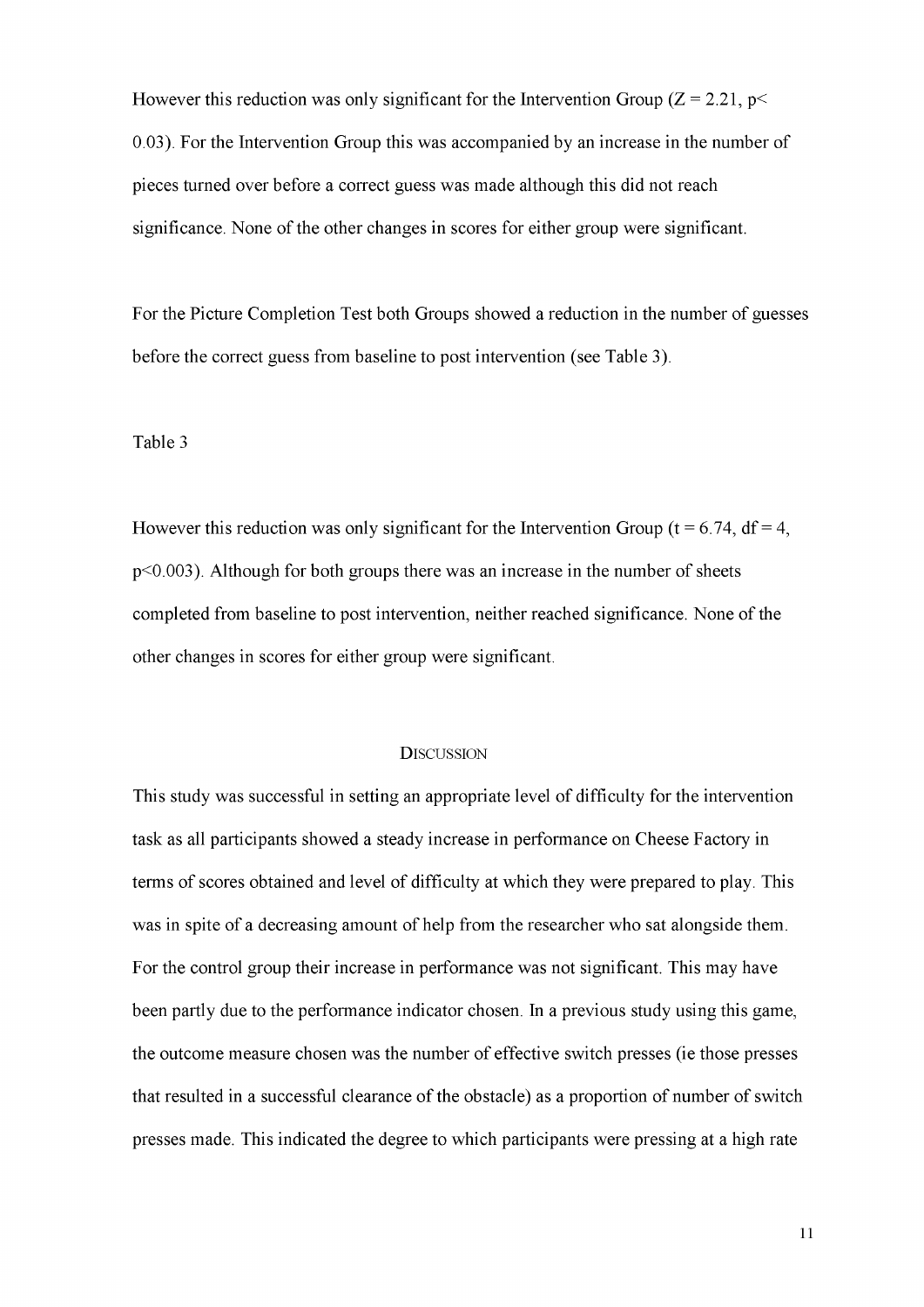in the hope that by chance they would press the switch at the right time. It was hoped that this strategy would decrease as participants became more proficient at the game. A second explanation for the lack of significant improvement was that the level of difficulty of this game was too high. One participant never really seemed to grasp the principle of the game and showed no improvement over the ten sessions. This is one danger in including participants with a wide range of ability. Table 1 showed that although the two groups were matched, there was much variability in participants' BPVS scores.

However, even with the short intervention time, small sample size and non-standardised tests the intervention group showed a significant decrease in the number of guesses before guessing correctly from baseline on both tests. The control group showed no significant change. Fewer guesses implies they are being less impulsive and taking fewer risks (Rahman et al, 2001). Indeed, this explanation is supported by the fact that in the Picture Guess Test, at post-intervention, the intervention group were turning over more pieces before making a correct guess and are collecting and processing more information before making a guess. This measure decreased from baseline to post-intervention for the control group. Collecting insufficient evidence is a common feature of decision making deficits (Mavaddat et al, 2000; Rahman et al, 2001).

It is worth mentioning another of the changes that failed to reach significance. Time to guess correctly decreased for both groups in the Picture Guess Test. For the Intervention Group this occurred in spite of turning over more pieces of the picture and implies an increased ability to process information and to arrive at a conclusive decision faster. For the Picture Completion Test, it is difficult to conclude anything from this measure as both groups were completing more items at post-intervention testing. This would have involved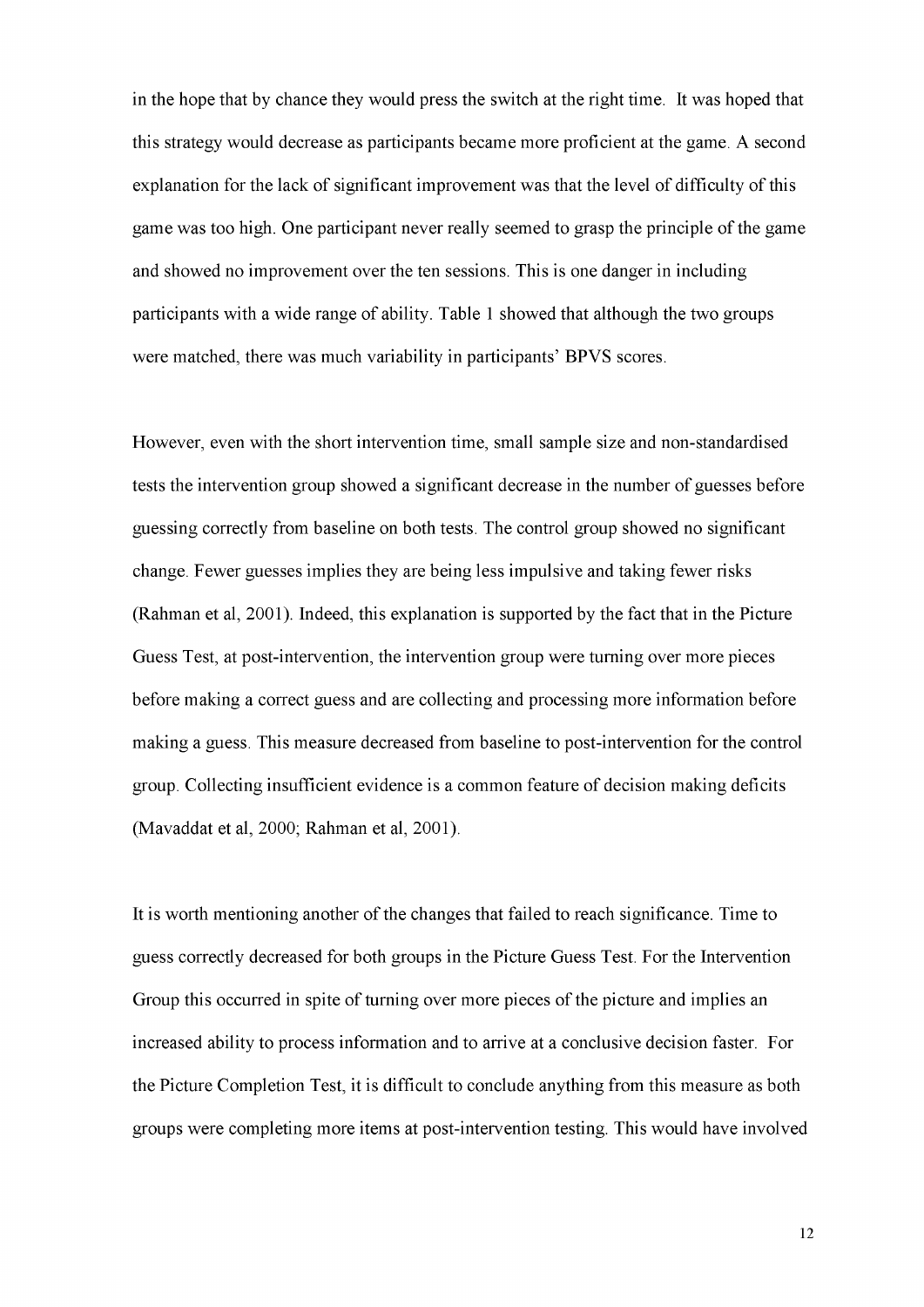them completing much more difficult items and for this they may have needed more time to make a selection from the display.

With such a small sample and non-standardised outcomes it is dangerous to conclude too much from the results and to be too certain about the implications of the significant results. However, the study does provide valuable information from which future studies can be designed. Although a small sample size, all twelve participants completed all sessions indicating that the procedure was enjoyable to them and presented sufficient challenge to keep them interested (Gredler, 2003) but not too much to be discouraging. The tests used, while not standardised, were developed with the advice of several clinical psychologists who work in intellectual disability. The tests have face validity but now need repeat reliability and construct or criterion validity establishing. For the Picture Completion test, some easier levels should be introduced at the beginning as it was very challenging for some of the participants. Since the study was completed Van Leijenhorst, Westenberg and Crone (2008) have devised a simplified version of the Cambridge Gambling task: the Cake Gambling task and this may be appropriate for some of our more able users.

Although these challenges need to be overcome, this study supports the ever expanding body of research which shows that interactive computer software does have a role in benefiting people with intellectual disabilities (Standen & Brown 2004, 2006). In providing a safe environment in which to practice making their own decisions without fear of negative consequences (Cromby et al, 1996) it may help them to overcome barriers to decision making, giving them more confidence and opportunity to take charge of their lives.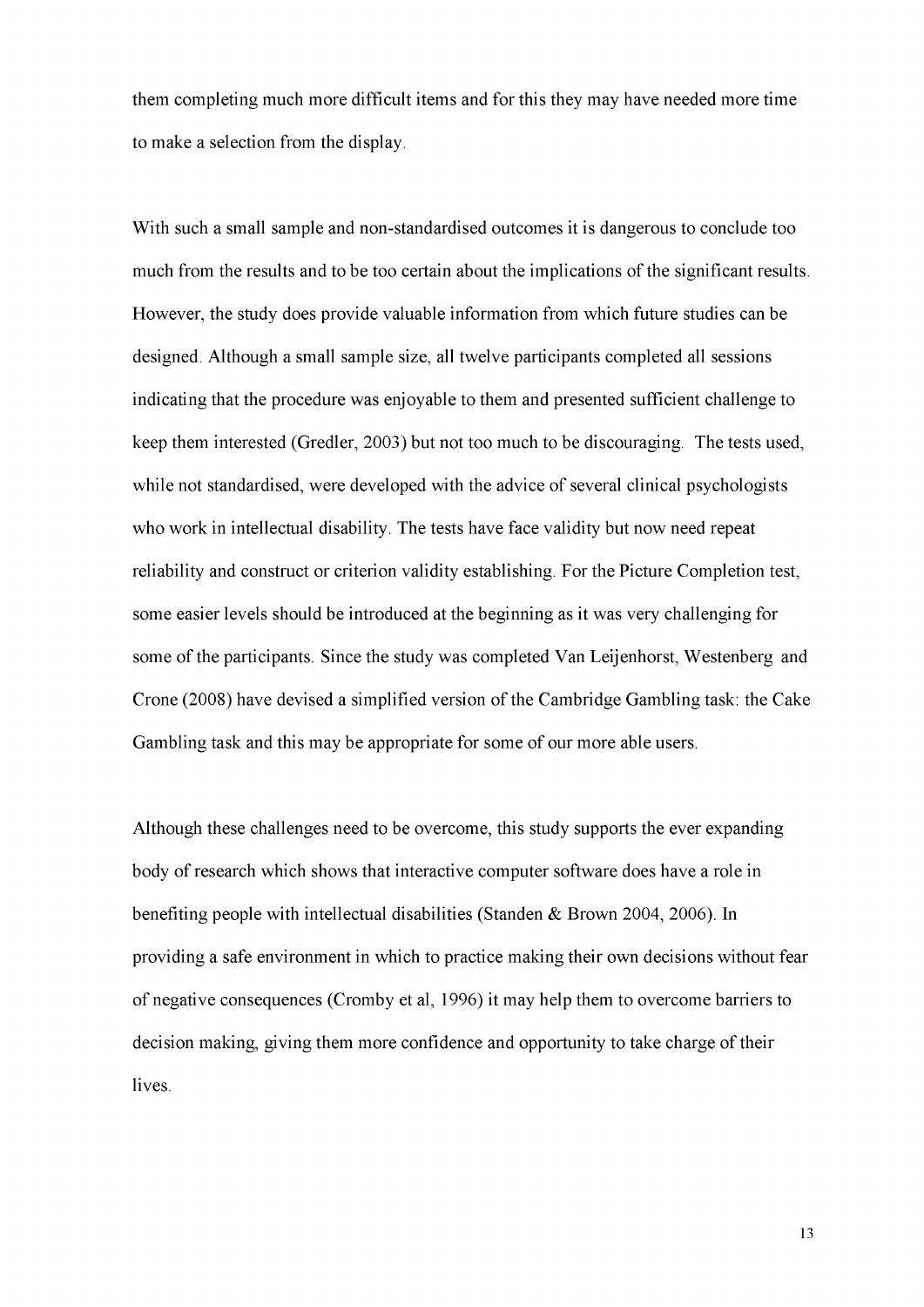## **REFERENCES**

Belfiore PJ, Browder DM & Mase C (1994) Assessing choice making and preference in adults with profound mental retardation across community and center-based settings. *Journal of Behavioural Education* 4 217-225.

Cooper KJ & Browder DM (2001) Preparing staff to enhance active participation of adults with severe disabilities by offering choice and prompting performance during a community purchasing activity. *Research in Developmental Disabilities* **22** 1-20.

- Cromby JJ, Standen PJ & Brown DJ (1996) The potentials of virtual environments in the education and training of people with learning disabilities. *Journal of Intellectual Disability Research* 40 (6) 489-501.
- Dunn LEVI, Dunn LMM , Whetton C & Burley J (1997) *British Picture Vocabulary Scale 2 nd edition (BPVS-II)* Windsor, Berks: NFER-Nelson.
- Green CS & Bavelier D (2003) Action video game modifies visual selective attention. *Nature* **423** 534-537.
- Green CS & Bavelier D (2007) Action Video Game Experience Alters the Spatial Resolution of Vision. *Psychological Science* 18 (1) 88-94.
- Gredler ME (2003) Games and simulations and their relationships to learning. *Educational Technology Research and Development* **21** 571-582.
- Jenkinson J  $\&$  Nelms R (1994) Patterns of decision-making behaviour by people with intellectual disability: An exploratory study. *Australia and New Zealand Journal of Intellectual Disabilities* 19 (2) 99-109.
- Kennedy CH & Haring G (1993) Teaching choice making during social interactions to students with profound multiple disabilities. *Journal of Applied Behaviour Analysis* 26 63-76.
- Kern L, Vorndran CM, Hilt A, Ringdahl JE, Adelman BE & Dunlap G (1998) Choice as an intervention to improve behaviour: A review of literature. *Journal of Behaviour Education* 8 151-169.

Van Leijenhorst L, Westenberg PM & Crone EA (2008) A Developmental Study of Risky Decisions on the Cake Gambling Task: Age and Gender Analyses of Probability

Estimation and Reward Evaluation. *Developmental Neuropsychology* **33** (2) 179-196.

- Mavaddat N, Kirkpatrick PJ, Rogers RD  $\&$  Sahakian BJ (2000) Deficits in decisionmaking in patients with aneurysms of the anterior communicating artery. *Brain* **123**  2109-2117.
- Parsons MB, Bumgarner M, Reid DH & Reynolds J (1990) Effects of chosen versus assigned jobs on the work performance of persons with severe handicaps. *Journal of Applied Behaviour Analysis* **23** (2) 253-258.
- Rahman S, Sahakian BJ, Cardinal RN, Rogers RD & Robbins TW (2001) Decision Making and neuropsychiatry. *Trends in Cognitive Sciences* 5 (6) 271-277.
- Rogers R, Everitt BJ, Baldacchino A et al (1999) Dissociable deficits in the decisionmaking cognition of chronic amphetamine abusers. *Neuropsychopharmacology* 20 (4) 322-339.
- Stancliffe RJ (2001) Living with support in the community: predictors of choice and selfdetermination, mental retardation and developmental disabilities. *Research Reviews* 7 91-98.
- Thomas D & Woods H (2003) Working with people with learning disabilities: Theory and Practice. *Jessica Kingsley Publishing.*
- Standen PJ, Brown DJ, Proctor T & Horan M (2002) How tutors assist adults with learning disabilities to use virtual environments. *Disability and Rehabilitation* **24** (11-12) 570- 577.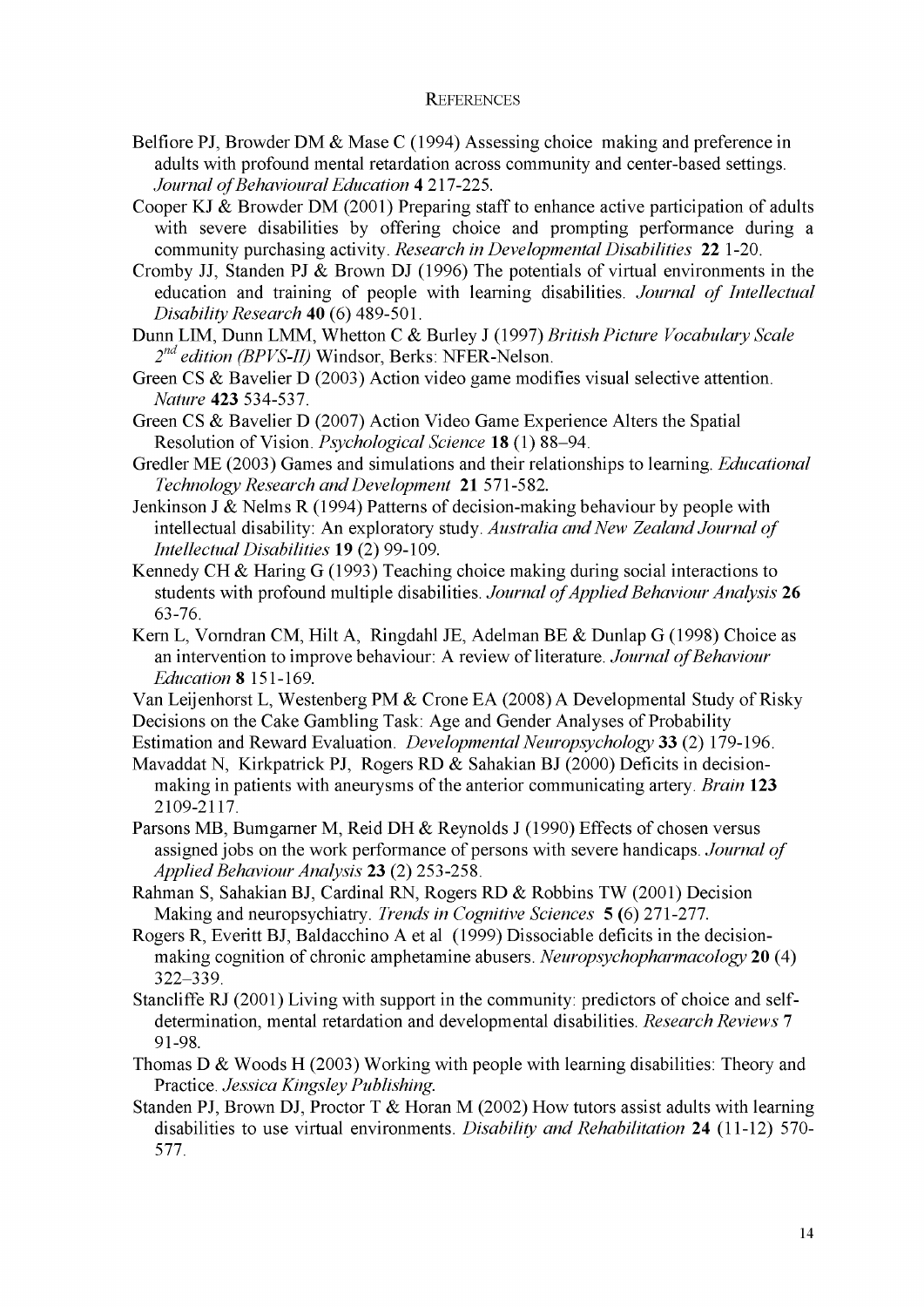Standen PJ & Brown DJ (2005) The use of virtual reality in the rehabilitation of people with intellectual disabilities. *Cyberpsychology and Behaviour* 8 (3) 272 - 282.

- Standen PJ & Brown DJ (2006) Virtual Reality and its role in removing the barriers that turn cognitive impairments into intellectual disability. *Journal of Virtual Reality* 10 (3- 4)241-252.
- Standen PJ, Karsandas R, Anderton N, Battersby S & Brown DJ (2006) An evaluation of the use of a switch controlled computer game in improving the choice reaction time of adults with intellectual disabilities. In: Sharkey PM (Ed) Proceedings of the sixth *International conference on Disability, Virtual Research and Associated Technology,*  285-291.

|                         | Intervention Group | Control Group | All Participants |
|-------------------------|--------------------|---------------|------------------|
|                         | $N=6$              | $N=6$         | $N=12$           |
| Median Age in Years     | 33.5               | 42.0          | 41.25            |
| Median Raw Score (BPVS) | 57.0               | 59.3          | 58               |
|                         | $SD = 35.5$        | $(SD = 38.7)$ |                  |
| Male: Female Ratio      | 3:3                | 5:1           | 8:4              |
| Ethnicity               | 6 Caucasian        | 6Caucasian    | 12 Caucasian     |

# **Table 1** Characteristics of Participants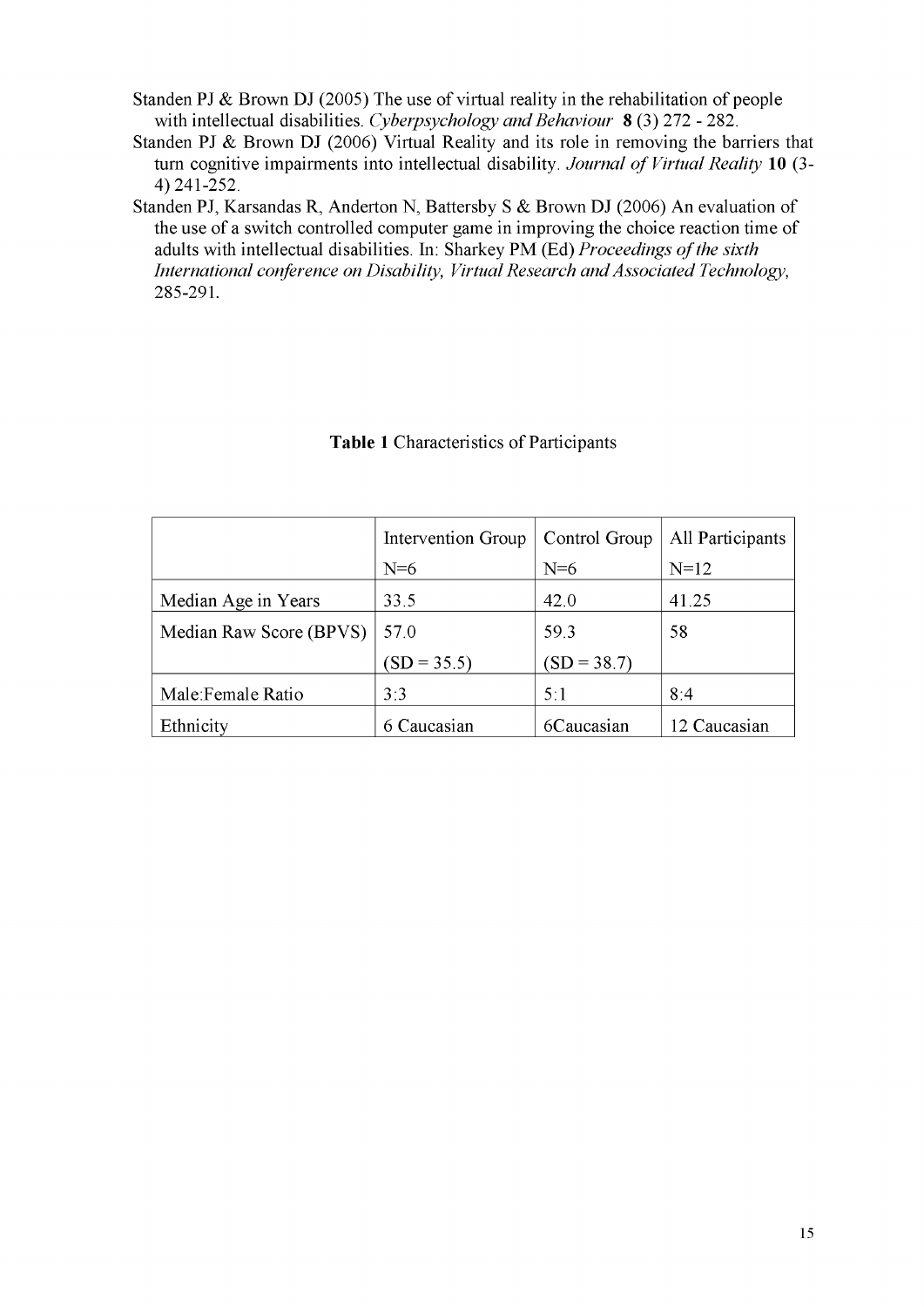

Figure 1. Means score and level of difficulty in each session for the intervention group

**Figure 2.** Mean percentage of time helped and score in each session for the intervention group

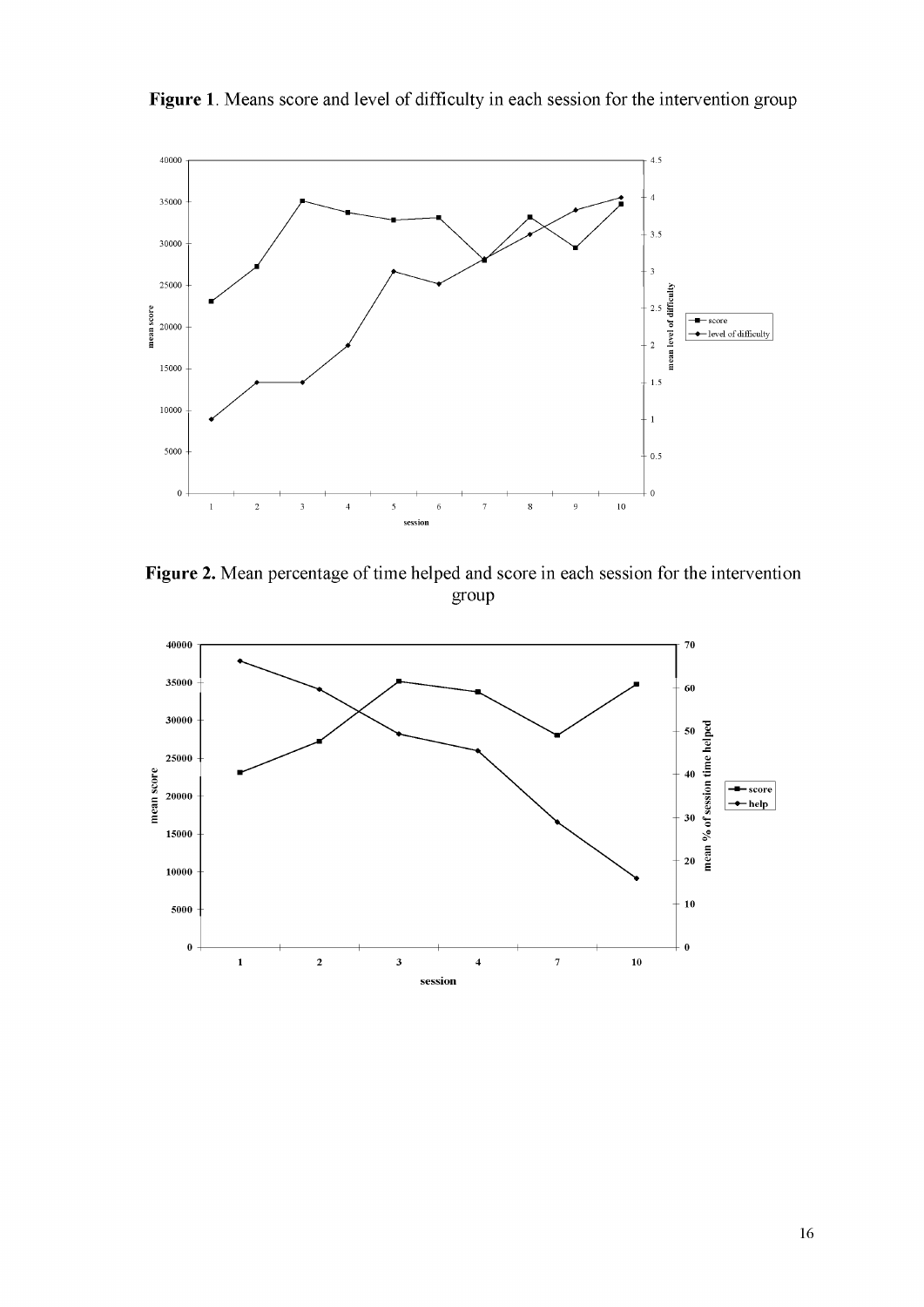

**Figure 3.** Mean number of crashes and level of difficulty in each session for the control group

**Figure 4.** Mean percentage of time helped and number of crashes by session for the Control group